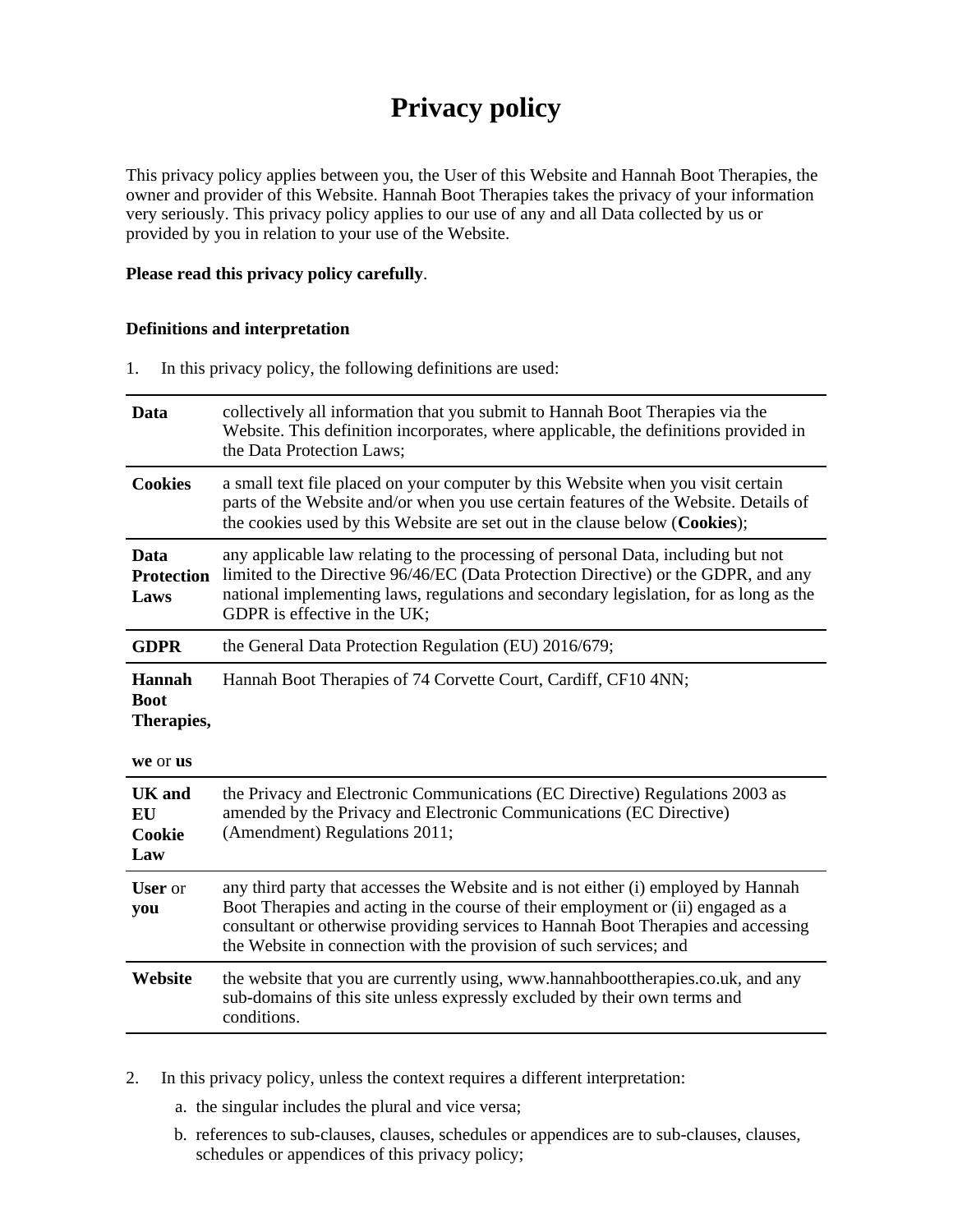- c. a reference to a person includes firms, companies, government entities, trusts and partnerships;
- d. "including" is understood to mean "including without limitation";
- e. reference to any statutory provision includes any modification or amendment of it;
- f. the headings and sub-headings do not form part of this privacy policy.

# **Scope of this privacy policy**

- 3. This privacy policy applies only to the actions of Hannah Boot Therapies and Users with respect to this Website. It does not extend to any websites that can be accessed from this Website including, but not limited to, any links we may provide to social media websites.
- 4. For purposes of the applicable Data Protection Laws, Hannah Boot Therapies is the "data controller". This means that Hannah Boot Therapies determines the purposes for which, and the manner in which, your Data is processed.

# **Data collected**

- 5. We may collect the following Data, which includes personal Data, from you:
	- a. name;
	- b. contact Information such as email addresses and telephone numbers;

in each case, in accordance with this privacy policy.

# **How we collect Data**

- 6. We collect Data in the following ways:
	- a. data is given to us by you;
	- b. data is received from other sources; and
	- c. data is collected automatically.

#### **Data that is given to us by you**

- 7. Hannah Boot Therapies will collect your Data in a number of ways, for example:
	- a. when you contact us through the Website, by telephone, post, e-mail or through any other means;
	- b. when you make payments to us, through this Website or otherwise;
	- c. when you elect to receive marketing communications from us;
	- d. when you use our services;

in each case, in accordance with this privacy policy.

#### **Data that is received from publicly available third parties sources**

- 8. We will receive Data about you from the following publicly available third party sources:
	- a. Facebook;
	- b. Twitter;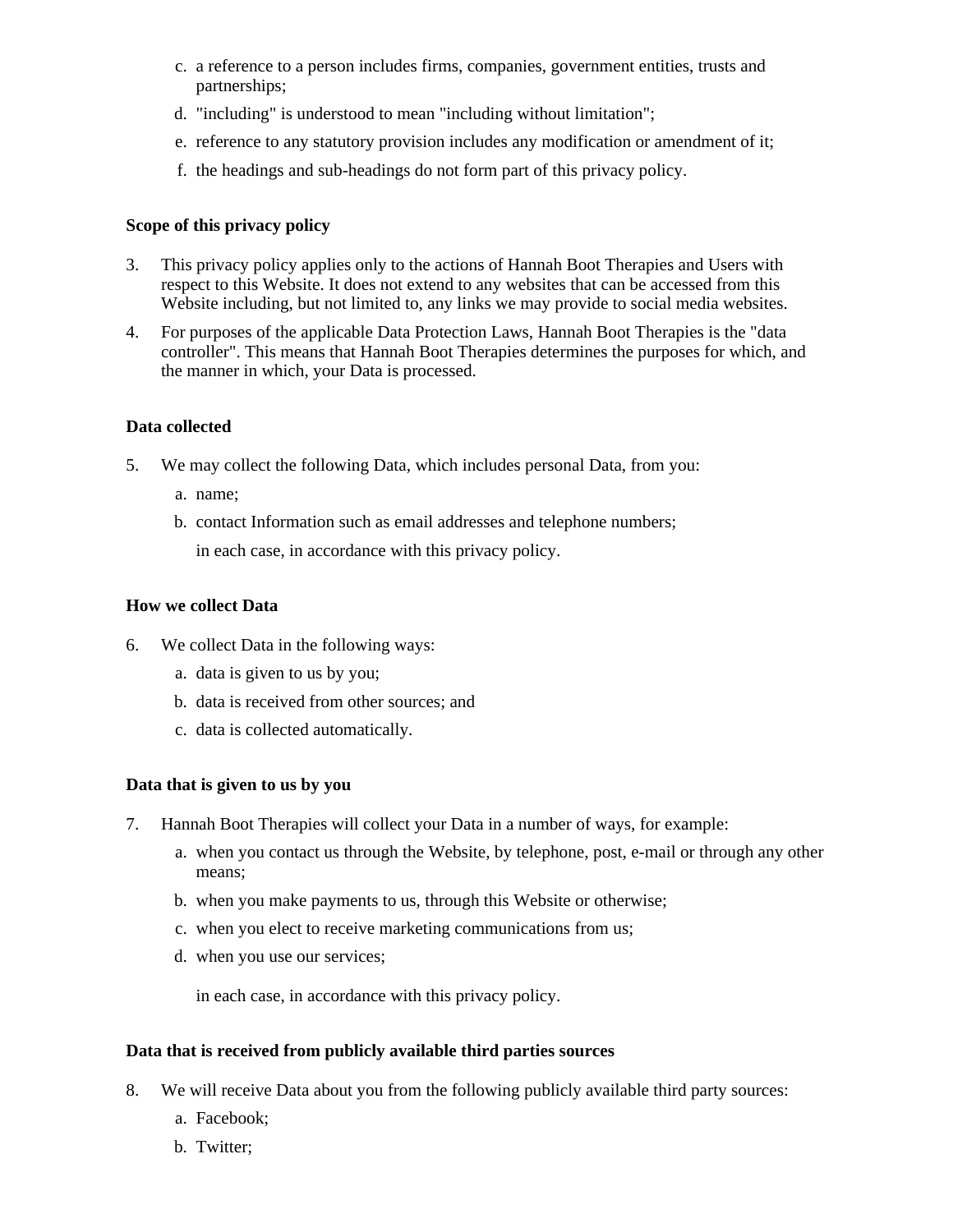- c. Instagram;
- d. Google;

# **Data that is collected automatically**

- 9. To the extent that you access the Website, we will collect your Data automatically, for example:
	- a. we automatically collect some information about your visit to the Website. This information helps us to make improvements to Website content and navigation, and includes your IP address, the date, times and frequency with which you access the Website and the way you use and interact with its content.
	- b. we will collect your Data automatically via cookies, in line with the cookie settings on your browser. For more information about cookies, and how we use them on the Website, see the section below, headed "Cookies".

#### **Our use of Data**

- 10. Any or all of the above Data may be required by us from time to time in order to provide you with the best possible service and experience when using our Website. Specifically, Data may be used by us for the following reasons:
	- a. transmission by email of marketing materials that may be of interest to you;

in each case, in accordance with this privacy policy.

- 11. We may use your Data for the above purposes if we deem it necessary to do so for our legitimate interests. If you are not satisfied with this, you have the right to object in certain circumstances (see the section headed "Your rights" below).
- 12. For the delivery of direct marketing to you via e-mail, we'll need your consent, whether via an opt-in or soft-opt-in:
	- a. soft opt-in consent is a specific type of consent which applies when you have previously engaged with us (for example, you contact us to ask us for more details about a particular product/service, and we are marketing similar products/services). Under "soft opt-in" consent, we will take your consent as given unless you opt-out.
	- b. for other types of e-marketing, we are required to obtain your explicit consent; that is, you need to take positive and affirmative action when consenting by, for example, checking a tick box that we'll provide.
	- c. if you are not satisfied about our approach to marketing, you have the right to withdraw consent at any time. To find out how to withdraw your consent, see the section headed "Your rights" below.

#### **Who we share Data with**

- 13. We may share your Data with the following groups of people for the following reasons:
	- a. our employees, agents and/or professional advisors For marketing/information purposes;

in each case, in accordance with this privacy policy.

#### **Keeping Data secure**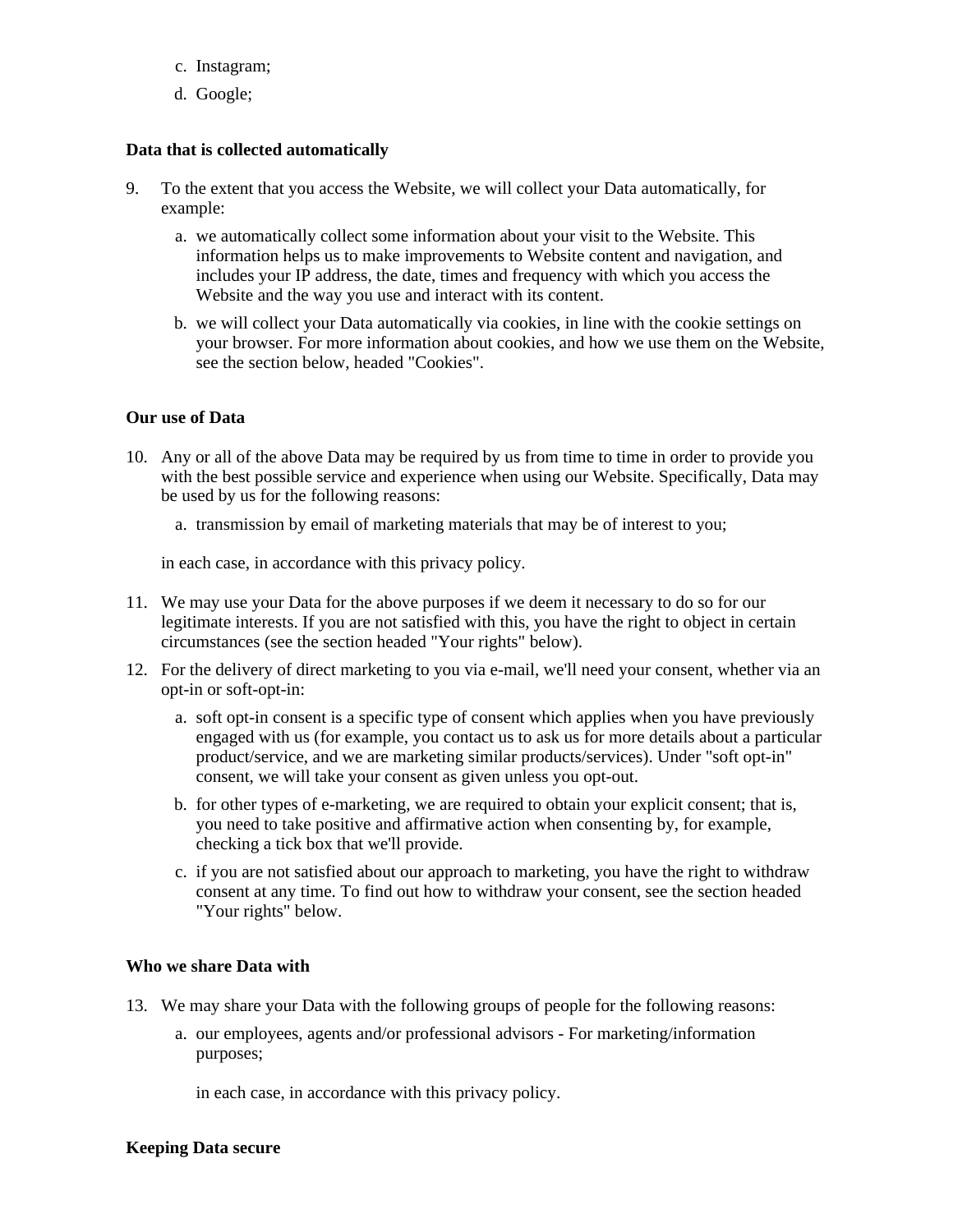- 14. We will use technical and organisational measures to safeguard your Data, for example:
	- a. access to your account is controlled by a password and a user name that is unique to you.
	- b. we store your Data on secure servers.
- 15. Technical and organisational measures include measures to deal with any suspected data breach. If you suspect any misuse or loss or unauthorised access to your Data, please let us know immediately by contacting us via this e-mail address: hannah@hbtherapies.co.uk.
- 16. If you want detailed information from Get Safe Online on how to protect your information and your computers and devices against fraud, identity theft, viruses and many other online problems, please visit www.getsafeonline.org. Get Safe Online is supported by HM Government and leading businesses.

#### **Data retention**

- 17. Unless a longer retention period is required or permitted by law, we will only hold your Data on our systems for the period necessary to fulfil the purposes outlined in this privacy policy or until you request that the Data be deleted.
- 18. Even if we delete your Data, it may persist on backup or archival media for legal, tax or regulatory purposes.

#### **Your rights**

- 19. You have the following rights in relation to your Data:
	- a. **Right to access** the right to request (i) copies of the information we hold about you at any time, or (ii) that we modify, update or delete such information. If we provide you with access to the information we hold about you, we will not charge you for this, unless your request is "manifestly unfounded or excessive." Where we are legally permitted to do so, we may refuse your request. If we refuse your request, we will tell you the reasons why.
	- b. **Right to correct** the right to have your Data rectified if it is inaccurate or incomplete.
	- c. **Right to erase** the right to request that we delete or remove your Data from our systems.
	- d. **Right to restrict our use of your Data** the right to "block" us from using your Data or limit the way in which we can use it.
	- e. **Right to data portability** the right to request that we move, copy or transfer your Data.
	- f. **Right to object** the right to object to our use of your Data including where we use it for our legitimate interests.
- 20. To make enquiries, exercise any of your rights set out above, or withdraw your consent to the processing of your Data (where consent is our legal basis for processing your Data), please contact us via this e-mail address: hannah@hbtherapies.co.uk.
- 21. If you are not satisfied with the way a complaint you make in relation to your Data is handled by us, you may be able to refer your complaint to the relevant data protection authority. For the UK, this is the Information Commissioner's Office (ICO). The ICO's contact details can be found on their website at https://ico.org.uk/.
- 22. It is important that the Data we hold about you is accurate and current. Please keep us informed if your Data changes during the period for which we hold it.

#### **Links to other websites**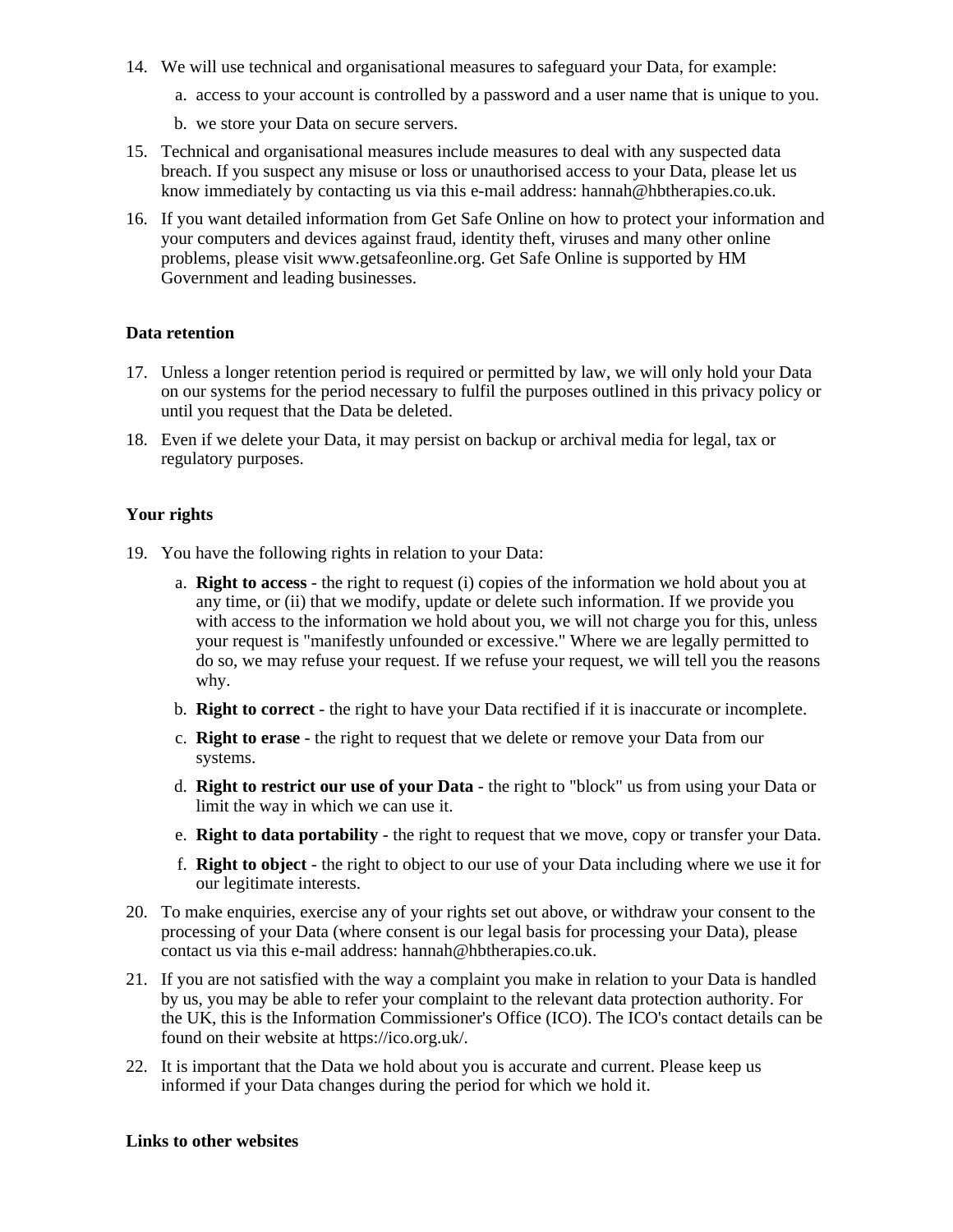23. This Website may, from time to time, provide links to other websites. We have no control over such websites and are not responsible for the content of these websites. This privacy policy does not extend to your use of such websites. You are advised to read the privacy policy or statement of other websites prior to using them.

## **Changes of business ownership and control**

- 24. Hannah Boot Therapies may, from time to time, expand or reduce our business and this may involve the sale and/or the transfer of control of all or part of Hannah Boot Therapies. Data provided by Users will, where it is relevant to any part of our business so transferred, be transferred along with that part and the new owner or newly controlling party will, under the terms of this privacy policy, be permitted to use the Data for the purposes for which it was originally supplied to us.
- 25. We may also disclose Data to a prospective purchaser of our business or any part of it.
- 26. In the above instances, we will take steps with the aim of ensuring your privacy is protected.

# **Cookies**

- 27. This Website may place and access certain Cookies on your computer. Hannah Boot Therapies uses Cookies to improve your experience of using the Website and to improve our range of services. Hannah Boot Therapies has carefully chosen these Cookies and has taken steps to ensure that your privacy is protected and respected at all times.
- 28. All Cookies used by this Website are used in accordance with current UK and EU Cookie Law.
- 29. Before the Website places Cookies on your computer, you will be presented with a message bar requesting your consent to set those Cookies. By giving your consent to the placing of Cookies, you are enabling Hannah Boot Therapies to provide a better experience and service to you. You may, if you wish, deny consent to the placing of Cookies; however certain features of the Website may not function fully or as intended.

| <b>Type of Cookie</b>             | <b>Purpose</b>                                                                                                                                                                                                                                                                        |
|-----------------------------------|---------------------------------------------------------------------------------------------------------------------------------------------------------------------------------------------------------------------------------------------------------------------------------------|
| Strictly necessary cookies        | These are cookies that are required for the operation of our<br>website. They include, for example, cookies that enable you to<br>log into secure areas of our website, use a shopping cart or<br>make use of e-billing services.                                                     |
| Analytical/performance<br>cookies | They allow us to recognise and count the number of visitors and<br>to see how visitors move around our website when they are<br>using it. This helps us to improve the way our website works,<br>for example, by ensuring that users are finding what they are<br>looking for easily. |
| Functionality cookies             | These are used to recognise you when you return to our website.<br>This enables us to personalise our content for you, greet you by<br>name and remember your preferences (for example, your choice<br>of language or region).                                                        |

30. This Website may place the following Cookies:

- 31. You can find a list of Cookies that we use in the Cookies Schedule.
- 32. You can choose to enable or disable Cookies in your internet browser. By default, most internet browsers accept Cookies but this can be changed. For further details, please consult the help menu in your internet browser.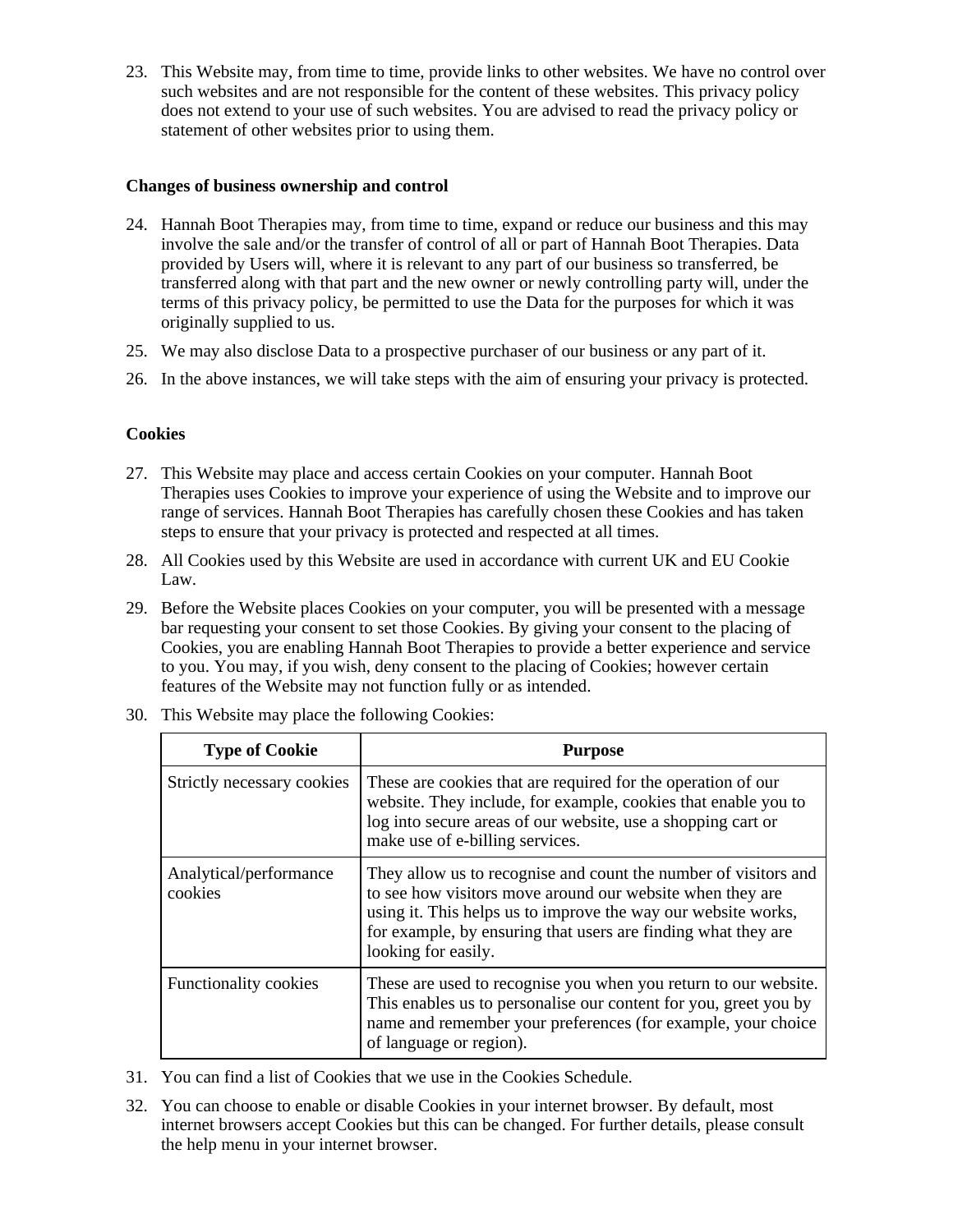- 33. You can choose to delete Cookies at any time; however you may lose any information that enables you to access the Website more quickly and efficiently including, but not limited to, personalisation settings.
- 34. It is recommended that you ensure that your internet browser is up-to-date and that you consult the help and guidance provided by the developer of your internet browser if you are unsure about adjusting your privacy settings.
- 35. For more information generally on cookies, including how to disable them, please refer to aboutcookies.org. You will also find details on how to delete cookies from your computer.

## **General**

- 36. You may not transfer any of your rights under this privacy policy to any other person. We may transfer our rights under this privacy policy where we reasonably believe your rights will not be affected.
- 37. If any court or competent authority finds that any provision of this privacy policy (or part of any provision) is invalid, illegal or unenforceable, that provision or part-provision will, to the extent required, be deemed to be deleted, and the validity and enforceability of the other provisions of this privacy policy will not be affected.
- 38. Unless otherwise agreed, no delay, act or omission by a party in exercising any right or remedy will be deemed a waiver of that, or any other, right or remedy.
- 39. This Agreement will be governed by and interpreted according to the law of England and Wales. All disputes arising under the Agreement will be subject to the exclusive jurisdiction of the English and Welsh courts.

## **Changes to this privacy policy**

40. Hannah Boot Therapies reserves the right to change this privacy policy as we may deem necessary from time to time or as may be required by law. Any changes will be immediately posted on the Website and you are deemed to have accepted the terms of the privacy policy on your first use of the Website following the alterations.

You may contact Hannah Boot Therapies by email at hannah@hbtherapies.co.uk.

#### **Attribution**

41. This privacy policy was created using a document from [Rocket Lawyer](https://www.rocketlawyer.co.uk/) (https://www.rocketlawyer.co.uk).

**30 July 2018**